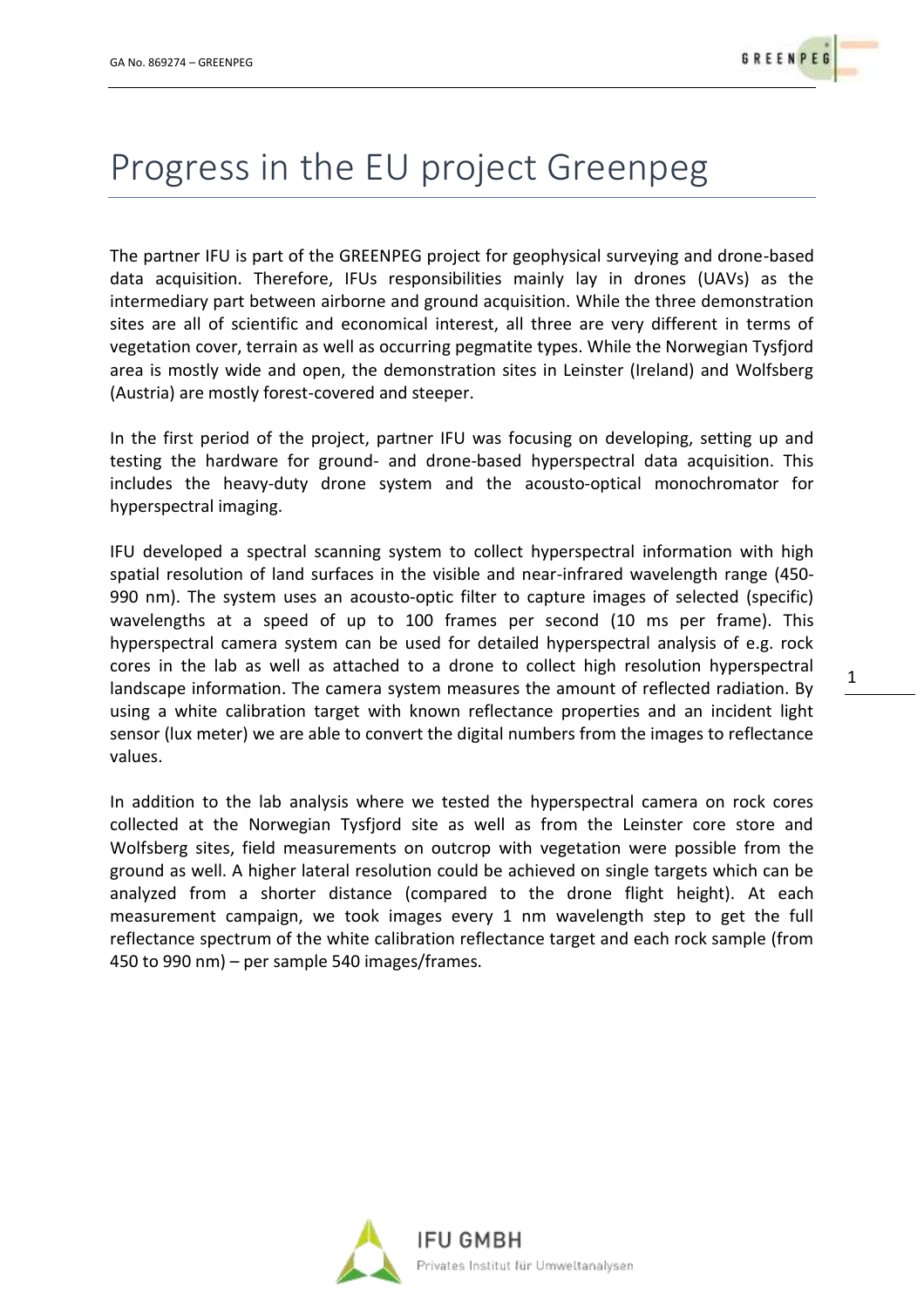

**Figure 1: (a) Calibration of the hyperspectral system and (b) ground measurements (examples at (c)** 2 **560 and (d) 700 nm)**





**Figure 2: Example Spectra of the ground measurements for different ROIs**

A lot of testing was needed for the hyperspectral drone system to work. We set up a custom-built drone using the open Pixhawk flight controller standard. Besides from building up the drone, this step also includes finding optimal settings for a variety of customizable drone-specific parameters, e.g. engine speeds, dGPS setup, and also creating flight routes with GCPs for the different demonstration sites. This drone system carries and communicates with the hyperspectral imaging system attached. The imaging system itself is designed to execute custom survey jobs while still being light and easy to handle. The



## **IFU GMBH** Privates Institut für Umweltanalysen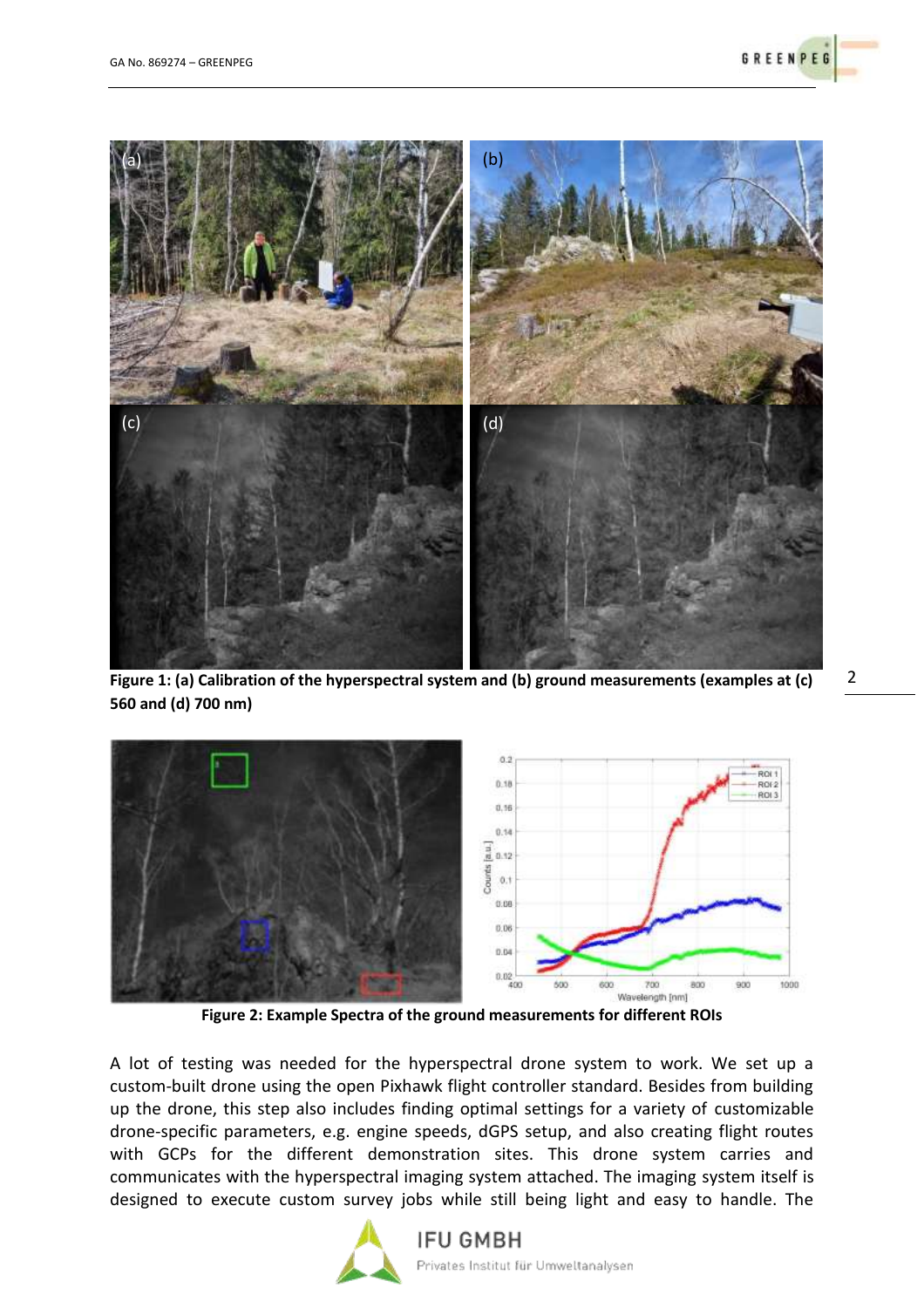hyperspectral camera was also tested on some regional sites with no actual mining background. This is needed to get information on which wavelengths to look at and what survey speeds and area coverages we can expect.

The drone flights can be programmed in advance. The measurements can be done manually or automatically using an integrated trigger function which will execute the measurement on predefined waypoints. Additionally, a brightness sensor was integrated to correct for light variations during the flight.

The workflow of a field measurement is shortly described in the video.



**Figure 3: Hyperspectral Imaging System equipped on the drone**



**Figure 4: Drone survey with the hyperspectral imaging system**



3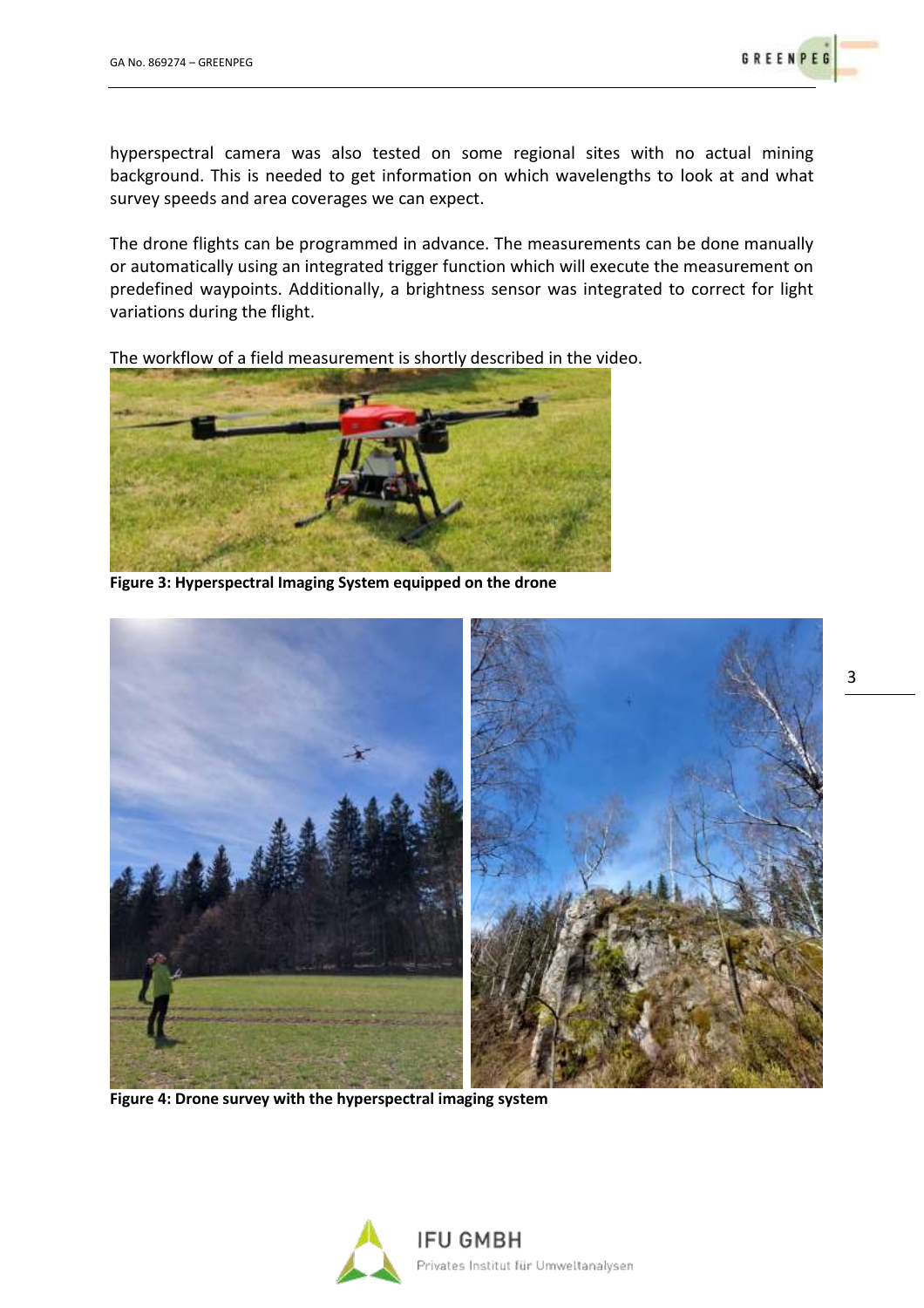



**Figure 5: Drone survey with the hyperspectral imaging system**



**Figure 6: Single monochromatic images from the drone survey ((a) 550 and (b) 660 nm)**

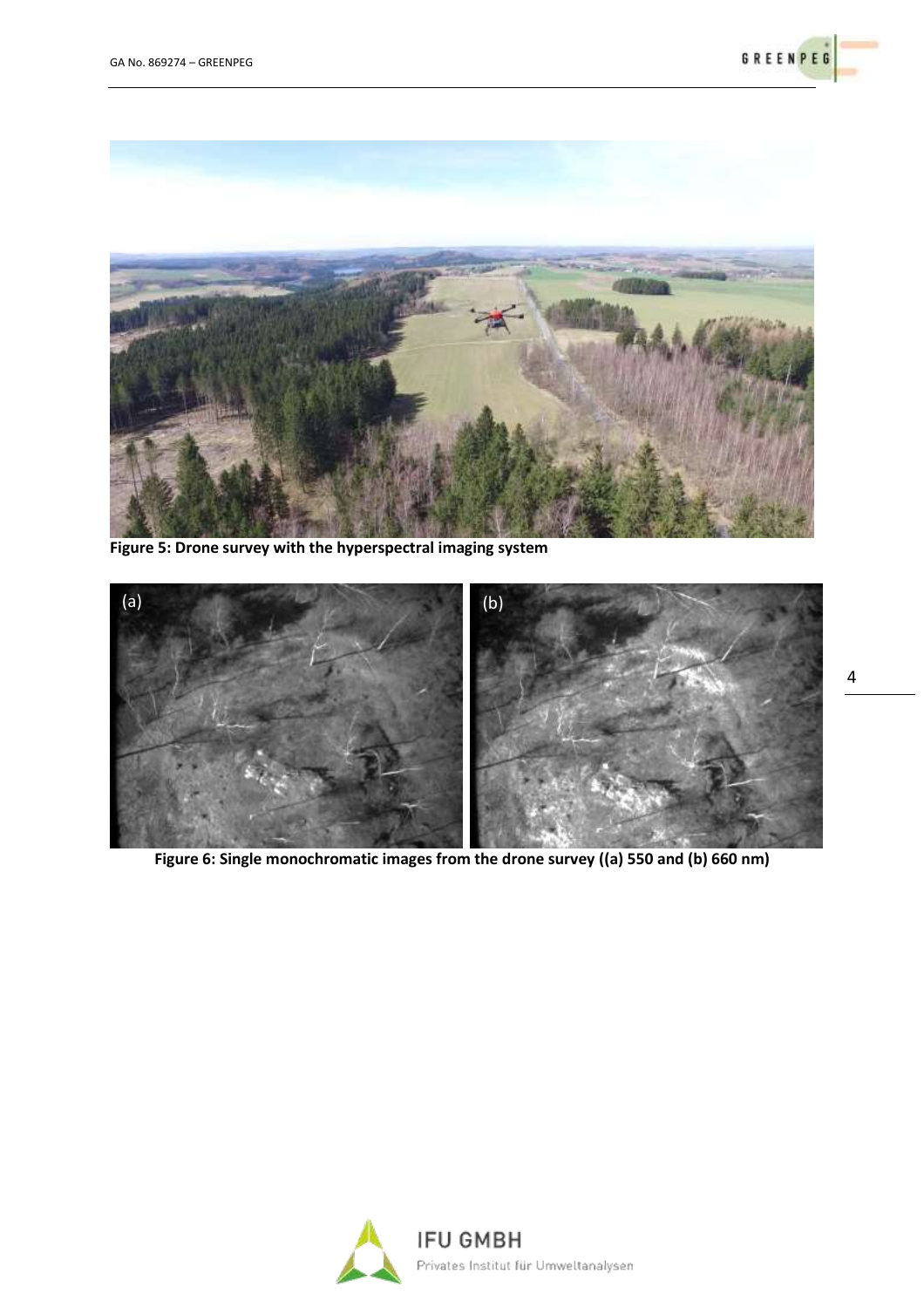

**Figure 7: Resulting spectral map (example at 660 nm) from the drone survey**

In summary, our developed droneborne, hyperspectral system is ready to fly over the Greenpeg test sites in the upcoming field season. It is able to measure single, monochromatic images or full spectra at programmed measurement points to cover large areas with the drone. The next step would be to correlate the spectral information to the pegmatites.



5